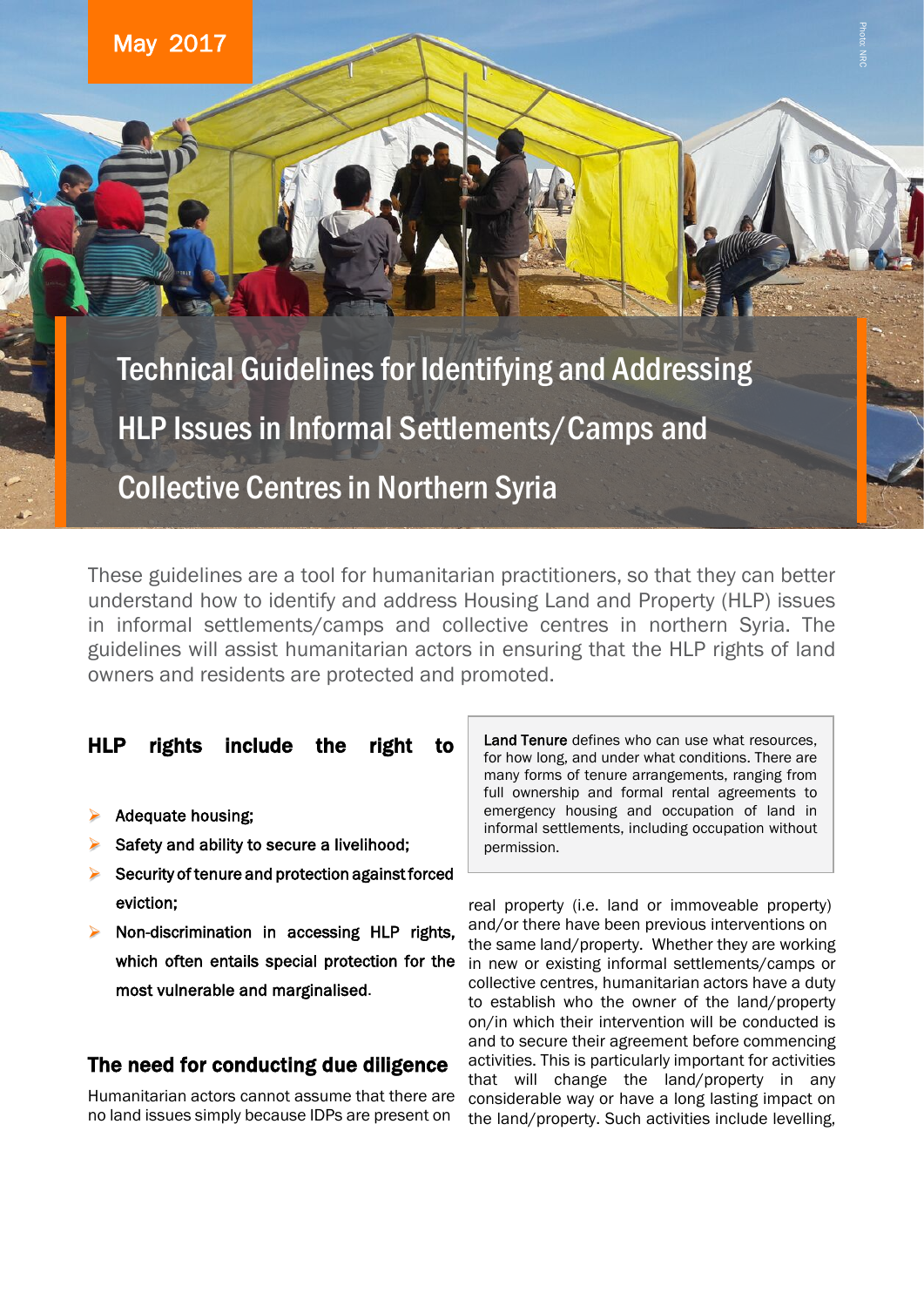gravelling, fencing, the installation of WASH or other infrastructure, or the planting of crops. This is part of the due diligence that all humanitarian actors must conduct for all interventions that concern real property.

### Risks of not conducting due diligence

- $\triangleright$  The real owners come forward after the intervention has begun, potentially resulting in (forced) eviction and/or exploitation of IDPs; delays to, or cancellation of, the intervention; court proceedings against the humanitarian actor; and removal of infrastructure installed during the intervention;
- $\triangleright$  The humanitarian actor breaches the HLP rights of the owner and their action leads to violation of the HLP rights of beneficiaries if they are forcibly evicted;
- Increase in conflicts over land/property;
- $\blacktriangleright$  Increased tension between host communities and displaced populations;
- ▶ The humanitarian actor's obligation to DO NO HARM is breached;
- Considerable time, money and resources are wasted.

## Due diligence requirements during the assessment and implementation phases

- Conduct a stakeholder analysis, which should be updated on a regular basis, to gain and maintain an understanding of stakeholders' roles in managing and influencing HLP issues. How might a stakeholder impede or contribute to efforts to assist displaced people inside Syria? What are the benefits and risks of engagement (or non-engagement) with stakeholders in the area of intervention?
- Ensure that you are dealing with the real owner of the land/property prior to intervention. There may be more than one owner, in which case, humanitarian actors need to ensure they are dealing with all. ONLY the owner(s) or a properly authorised representative<sub>[1](#page-1-0)</sub> are able to authorise

-

use of the property. If the humanitarian actor is dealing with a person who has rented the land, rather than the owner, it is still the duty of the humanitarian actor to conduct its own due diligence and not solely rely on any leasehold agreement that is presented.

Before implementing activities in camps, ensure you have sufficient certainty that you are dealing with the real owner of the land. Triangulate information and confirm ownership by speaking to multiple sources who will know the history of the land/property; include local *de facto* authorities, at least three other long-term residents, including adjoining landowners, community representatives such as Mukhtars, religious leaders, and others. Obtain agreement and authorisation for how the land will be used and agree on who is responsible for maintenance and issues which may arise as a result of the intervention (for example, wastewater run-off). Establish a dispute resolution mechanism in anticipation of problems and agree upon the condition the land/property should be in at the end of the intervention.

### Questions to consider

- $\triangleright$  Can ownership be verified with documents such as *tabou*[2](#page-1-1) or Court documentation? When did the land/property last change hands? Have all changes been updated in the official Land Registry? If not, there may be problems because legal ownership of the land/property remains with the registered owner.
- ▶ Can ownership be verified physically? Are the boundaries of the land clear, known by the owner and able to be verified by others?
- Can ownership be verified orally (by *de facto* local authorities and long-term residents of the area)?
- $\triangleright$  Are there currently conflicting claims to the land? Are there likely to be conflicts over this land in the future (for example, between inheritors of the land)?

<span id="page-1-0"></span><sup>1</sup> A special type of power of attorney may be required depending upon the intervention.

<span id="page-1-1"></span><sup>2</sup> The "tabou" is the official document issued by the General Directorate of Cadastral Affairs (also known as the 'Land

Registry') as proof of ownership of private land. Many Syrians refer to the documents as the "green tabou", as the original forms were on green paper.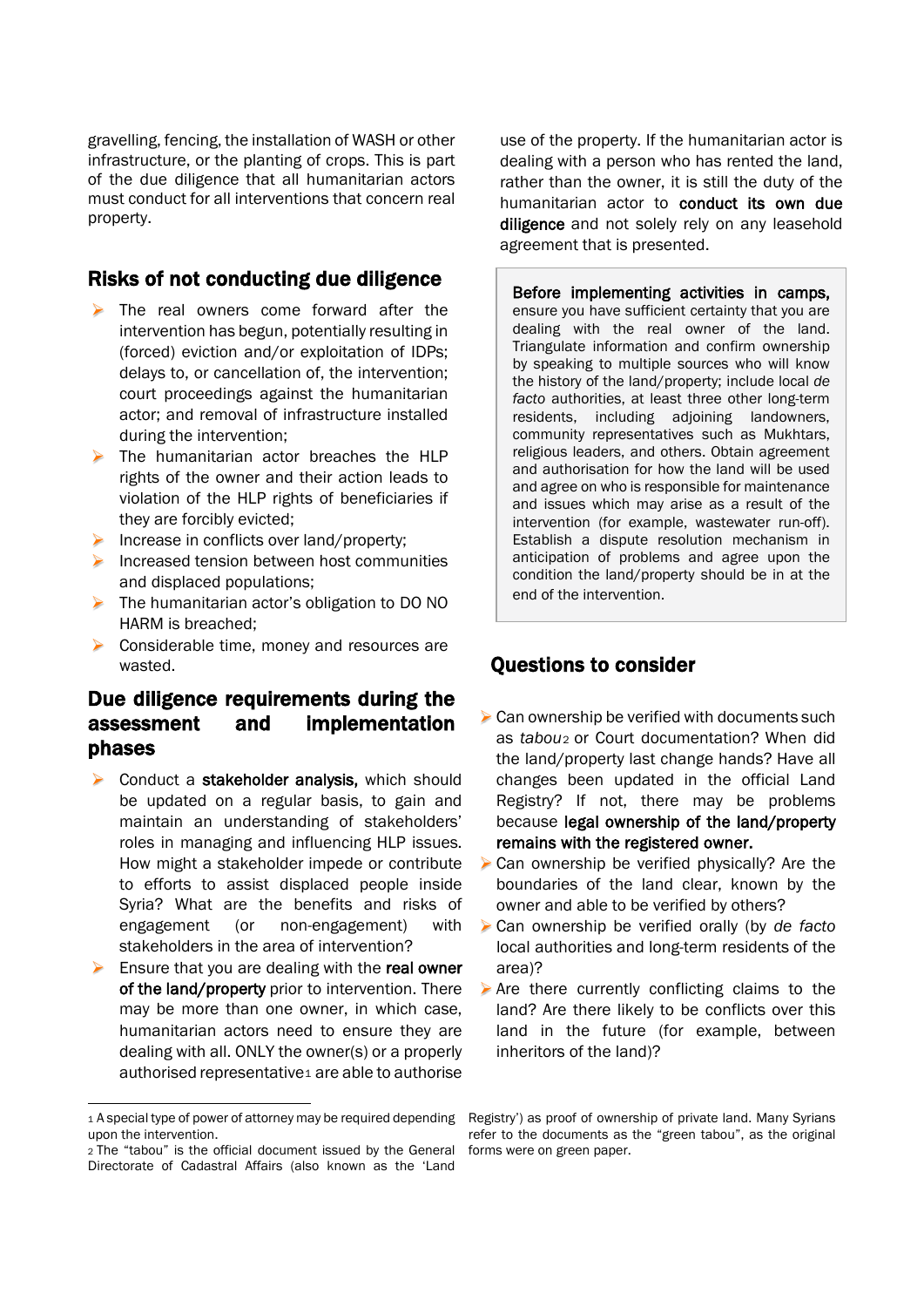Once ownership is established, it is necessary to confirm the agreement in writing with the land/property owner or, in the case of public land, the local *de facto* authorities. NRC's research found that many actors obtain documented approval from both the Local Council and the relevant Shari'a court. This can serve as a deterrent for unlawful actions by individual armed or civilian actors.

*Lack of clarity about land ownership or rental terms can lead to ambiguity as to what WASH activities or other interventions are/are not allowed in informal settlements/camps and collective centres.*

## Warning signs of potentially fraudulent claims, which will warrant further investigation

- $\triangleright$  Those who claim to own large areas of land:
- Conflicting statements from *de facto* local authorities or host communities as to whether land ownership in the area is documented or not;
- 'Official' documents, such as 'tabou' or court decisions, which lack typical standard essential elements, i.e. clear identification of the parties to the agreement, specific descriptions of the property, term, source of authority;
- Documents with suspicious dates, inconsistencies in dates on a contract/supporting documents;
- $\triangleright$  Claims of ownership by foreign nationals (which is limited by Syrian law).

As a general rule, it is advised that no humanitarian intervention that will change the land/property in a considerable way should be implemented unless the humanitarian actor obtains agreement from the officially registered owner, or their authorised representative. Such activities include levelling, gravelling, fencing, WASH infrastructure installation and food security and livelihoods (FSL) activities.

HLP Documentation: Many documents proving HLP ownership that existed before the war have been lost, damaged or destroyed. Be aware of the fact that there are many fraudulent documents which resemble original documents circulating and it can be very difficult to tell the difference between genuine and fraudulent documents

### Collective Centres

Collective Centres include public and private buildings that are used to offer temporary shelter to IDPs. At some stage the community is likely to want to use the building for its originally intended purpose. It is always important, therefore, to consider how long the collective centre will be available before planning interventions.

Before interventions start in collective centres, the temporary nature of the centre should be explained to the IDP residents and *de facto* local authorities. In the case of humanitarian projects involving privately owned buildings, full ownership must be verified before implementation, and the agreement of the owner (or his/her proxy), the *de facto* local authorities must be sought before work begins.

Rights relating to the ownership and use of tents: *families receiving tents should clearly understand the terms, conditions and limits of use and, where possible, should also receive some kind of documentary evidence that clarifies that the ownership of the tent is with the family.*

Due diligence should be conducted. Some guiding questions for assessment include:

- $\triangleright$  Who owns the property? And what is its history/use?
- $\triangleright$  How long will it be available?
- $\triangleright$  What is the nature of access, services and utilities?
- $\triangleright$  What adaptions would be needed so IDPs can live there?